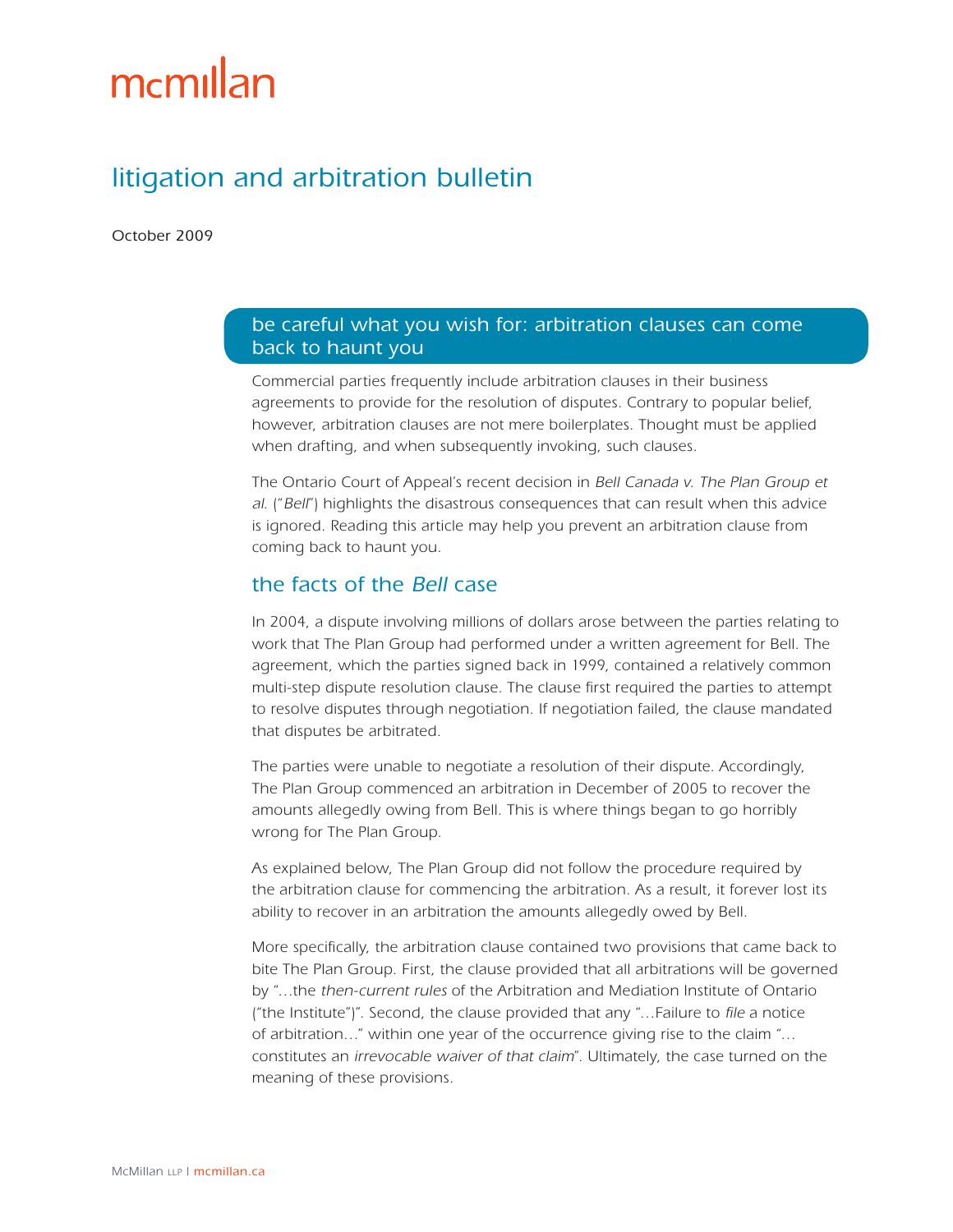By 2005, the Institute's rules (the "2005 Rules") differed from those in effect when the agreement was drafted in 1999 (the "1999 Rules"). The 2005 Rules provided that an arbitration is commenced when a notice is "…filed with the Institute and the initial filing fee has been paid". When the Plan Group purported to commence its arbitration in 2005, however, it did so by delivering a notice of arbitration to Bell. The Plan Group never filed a notice of arbitration with the Institute. The Plan Group also did not pay any filing fee to the Institute, thinking that it could simply administer the arbitration on its own.

Bell immediately took the position that The Plan Group had failed to commence the arbitration in accordance with the language of the arbitration clause. The Plan Group brought an application to have the issued determined by the court. The Plan Group essentially argued that the Ontario Arbitration Act, 1991, not the rules of the Institute (regardless of version), provides the mechanism for commencing arbitrations.

At first instance, the court agreed with The Plan Group. The application judge applied the Institute's rules that were in effect when the agreement was negotiated (the 1999 Rules) and found that The Plan Group did not need to file a notice of arbitration with the Institute. Bell appealed.

## the Court of Appeal's decision

The majority of the Court of Appeal overturned the lower court's decision and found in favour of Bell.

The Court of Appeal began by holding that the reference in the arbitration clause to the "then-current rules" could only be interpreted to mean the rules of the Institute in effect when the dispute arose (being the 2005 Rules). The Court concluded that the parties had agreed to have their disputes governed by whatever set of rules were operative at the time the arbitration in question took place. Unlike the 1999 Rules, the 2005 Rules clearly stated that an arbitration is not commenced until a notice is "…filed with the Institute and the initial filing fee has been paid".

The Court of Appeal went on to conclude that the concept of "filing" requires that the notice of arbitration be deposited with or delivered to the Institute – not simply served on the other side. While The Plan Group had served the notice of arbitration on Bell in December, 2005, it never filed the notice with the Institute. The Court of Appeal accordingly found that, since The Plan Group did not file a notice within the time required (12 months), it had irrevocably waived its claim.

The Plan Group did not appeal the Court of Appeal's decision. Accordingly, its complaints (which amounted to over \$17 million) are now time-barred. Ouch.

### implications of the decision

The Bell case illustrates that the courts will defer to the language of contractual agreements made by sophisticated commercial entities, even where doing so may seem unfair. Through its own inadvertence (by failing to file its notice of arbitration with the Institute on time), The